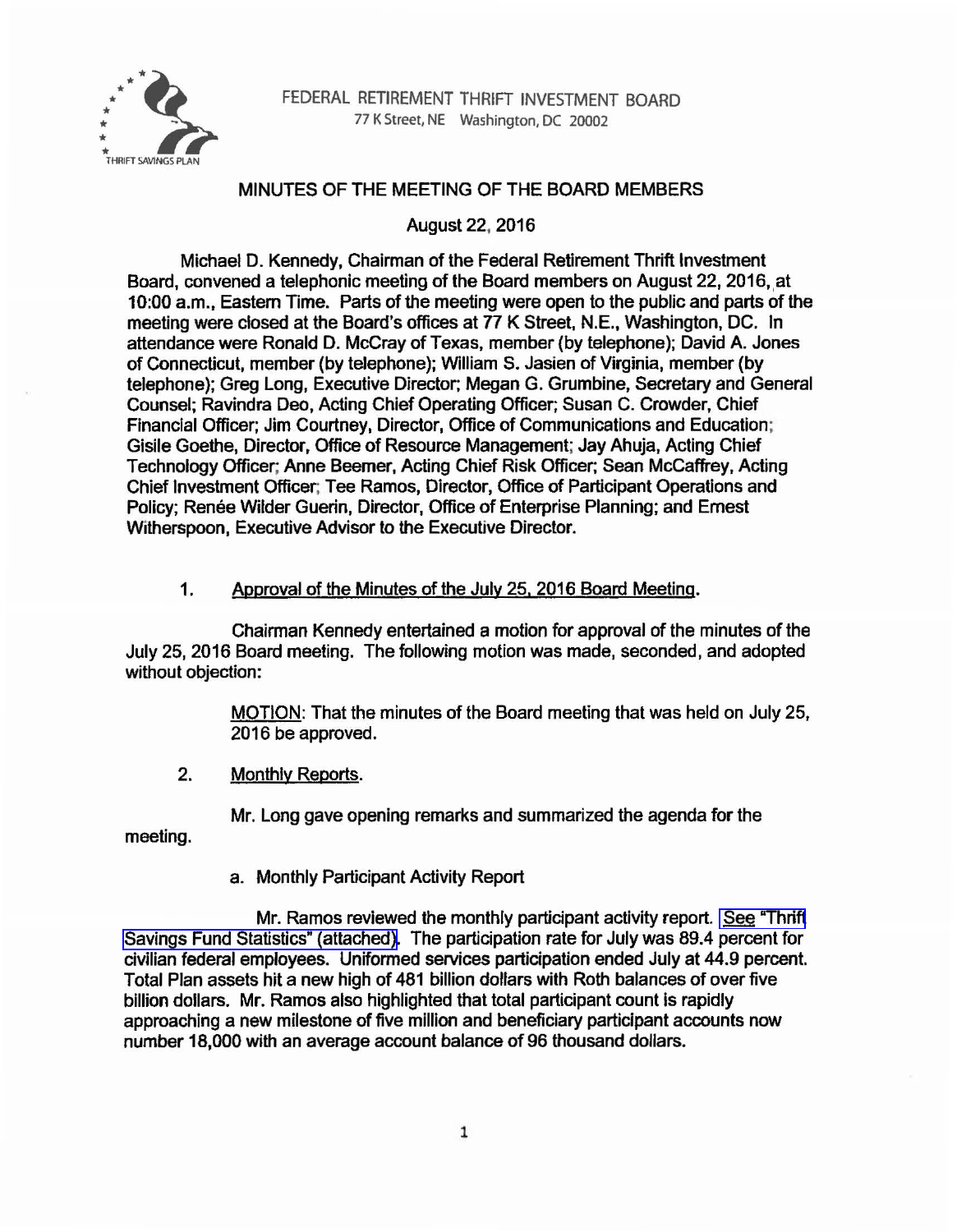### b. Investment Policy Report

Mr. Mccaffrey reviewed the monthly investment performance report. See "July 2016 Performance Review - G, F, C, S, I, and L Funds" (attached). In July, BlackRock's performance in the F, C, S, and I Funds were mostly in line with index returns.

For the year to date, BlackRock outperformed by 22 basis points in the F Fund and 41 basis points in the S Fund, primarily due to securities lending and they outperformed by 108 basis points in the I Fund primarily due to a fair value adjustment on December 31, 2015.

For the month of August through Friday's close, equities continued the move mostly higher that began post-Brexit in June and the C Fund is up 67 basis points, the S Fund is up 60 basis points, and the I fund is up 88 basis points. Mr. McCaffrey noted that equities have benefited from the positive economic tone set by the employment report released earlier this month and the belief that central bank policies would remain supportive. The F Fund is down 29 basis points for the month to date due to a decrease in the level of confidence that the Federal Reserve Bank would refrain from increasing its target rate and a slight increase in rates across most of the Treasury yield curve.

## 3. Quarterly Reports.

### a. Quarterly Performance Measurement Report

Ms. Karen Vaughn Peck, Deputy Director of the Office of Enterprise Planning, provided an overview of the Agency's performance metrics for the third quarter of fiscal year 2016. See ["FRTIB Performance Measurement Report: 3rd](https://www.frtib.gov/pdf/minutes/MM-2016Aug-Att3.pdf)  [Quarter Fiscal Year 2016" \(attached\)](https://www.frtib.gov/pdf/minutes/MM-2016Aug-Att3.pdf). Ms. Vaughn Peck explained that measures report green when the Agency has met or exceeded its target, yellow when the Agency has met its threshold but is short of its target, and red if the Agency has fallen short of its threshold. Measures that are reported annually are blank in the quarterly report, and Ms. Vaughn Peck covered the report on an exception-only basis.

Ms. Vaughn Peck noted that reporting of the one-year FERS postseparation retention rate, which been suspended due to an error in the underlying data, resumed this quarter, with 61.8 percent of FERS participants having a TSP account balance greater than zero one year after separation from service. She indicated that, given the strength of this number, the Agency will revisit its target and threshold for fiscal year 2017.

Ms. Vaughn Peck indicated that four metrics moved from yellow to green: active duty uniformed services participation rate; F, C, Sand I Funds investment; call center availability; and call center service level response time.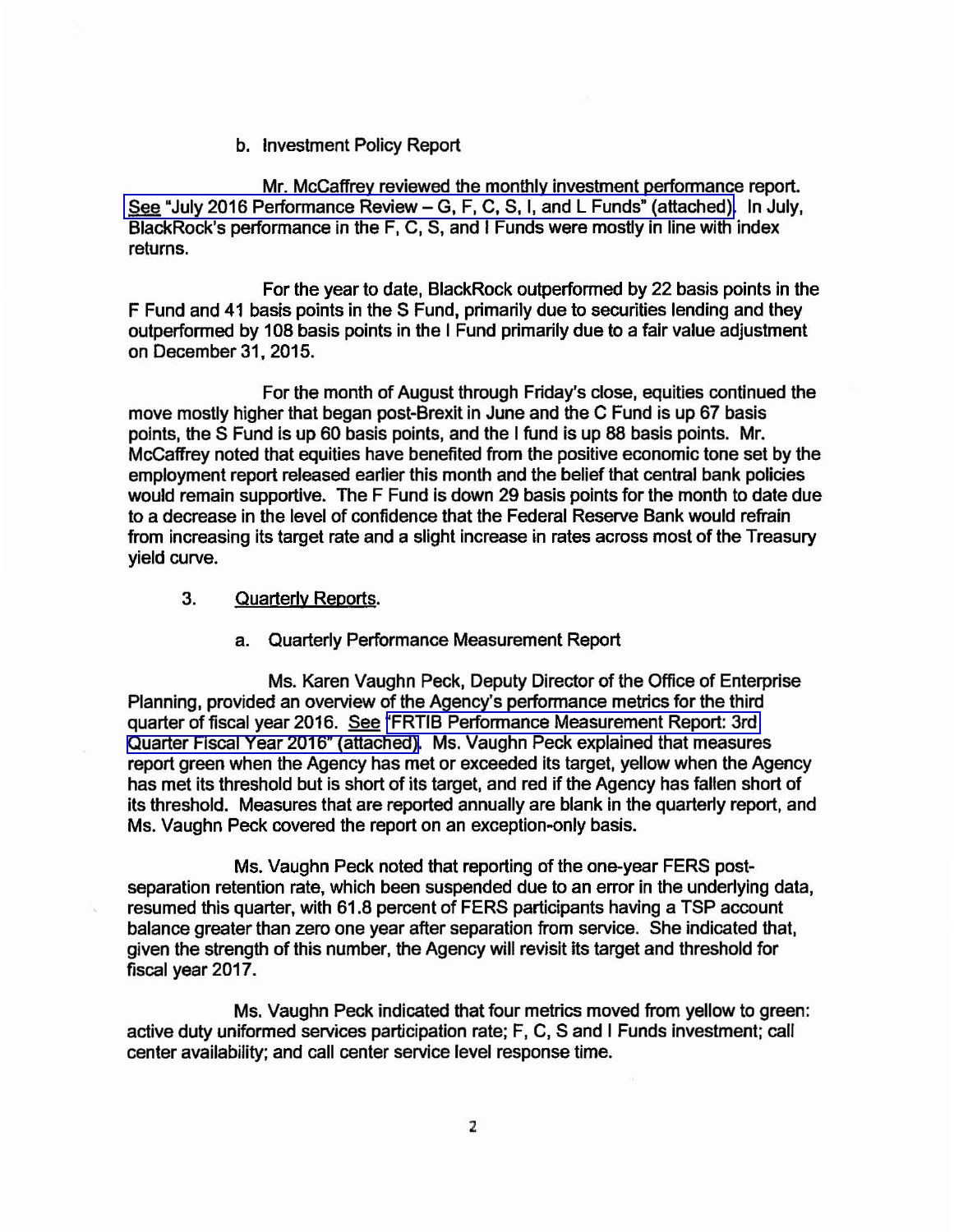Ms. Vaughn Peck went on to report that the external audit finding closure rate is reporting red this quarter because of the eight of the11 audit findings scheduled to close this quarter did not close. In addition, she Indicated that, with respect the two audit findings that were scheduled to, but did not, close in March, one has been rebasellned and is scheduled to close in September and the other is being reviewed by the Office of Enterprise Risk Management to determine if it has been closed.

Chairman Kennedy asked when the eight audit findings that did not close this quarter would be closed. Mr. Ahuja responded that there is a meeting scheduled for next week to discuss an updated timeframe, noting that it is the Agency's goal to close these findings permanently by fixing their root causes, which takes longer than a temporary fix. Mr. Ahuja further noted that the new process whereby all findings are submitted to the Office of Enterprise Risk Management for review also lengthens the time period for audit finding closure. Mr. Long indicated that he would update the Board regarding revised closure dates after the meeting next week.

b. Project Activity Report

Ms. Vaughn Peck provided an update on the state of the [Agency's](https://www.frtib.gov/pdf/minutes/MM-2016Aug-Att4.pdf)  [projects \(attached\),](https://www.frtib.gov/pdf/minutes/MM-2016Aug-Att4.pdf) which are also reported on an exception basis. The core firewall replacement project is reporting yellow out of an abundance of caution based on the risks associated with new devices and potential unknown nuances. The Workload Management Initiative project is reporting red and will likely be formally put on hold in the near future due to a shift in priorities.

### 4. Calendar Review.

Mr. Long presented an updated meeting calendar with added content for the remainder of 2016 and a draft 2017 meeting calendar to the Board. [See "Draft 2017](https://www.frtib.gov/pdf/minutes/MM-2016Aug-Att5.pdf)  [Calendar" \(attached\).](https://www.frtib.gov/pdf/minutes/MM-2016Aug-Att5.pdf) Items of discussion included the potential for adding vendor meetings, particularly with respect to IT, and the annual BlackRock update.

5. Adjourn.

On a vote taken by the Chairman, the members closed the meeting at 10:28 a.m. for executive session.

At 11:23 a.m., upon completion of the executive session, the members reconvened the open portion of the meeting.

Whereupon, there being no further business, the following motion was made, seconded, and adopted without objection and Chairman Kennedy adjourned the meeting at 11:23 a.m.